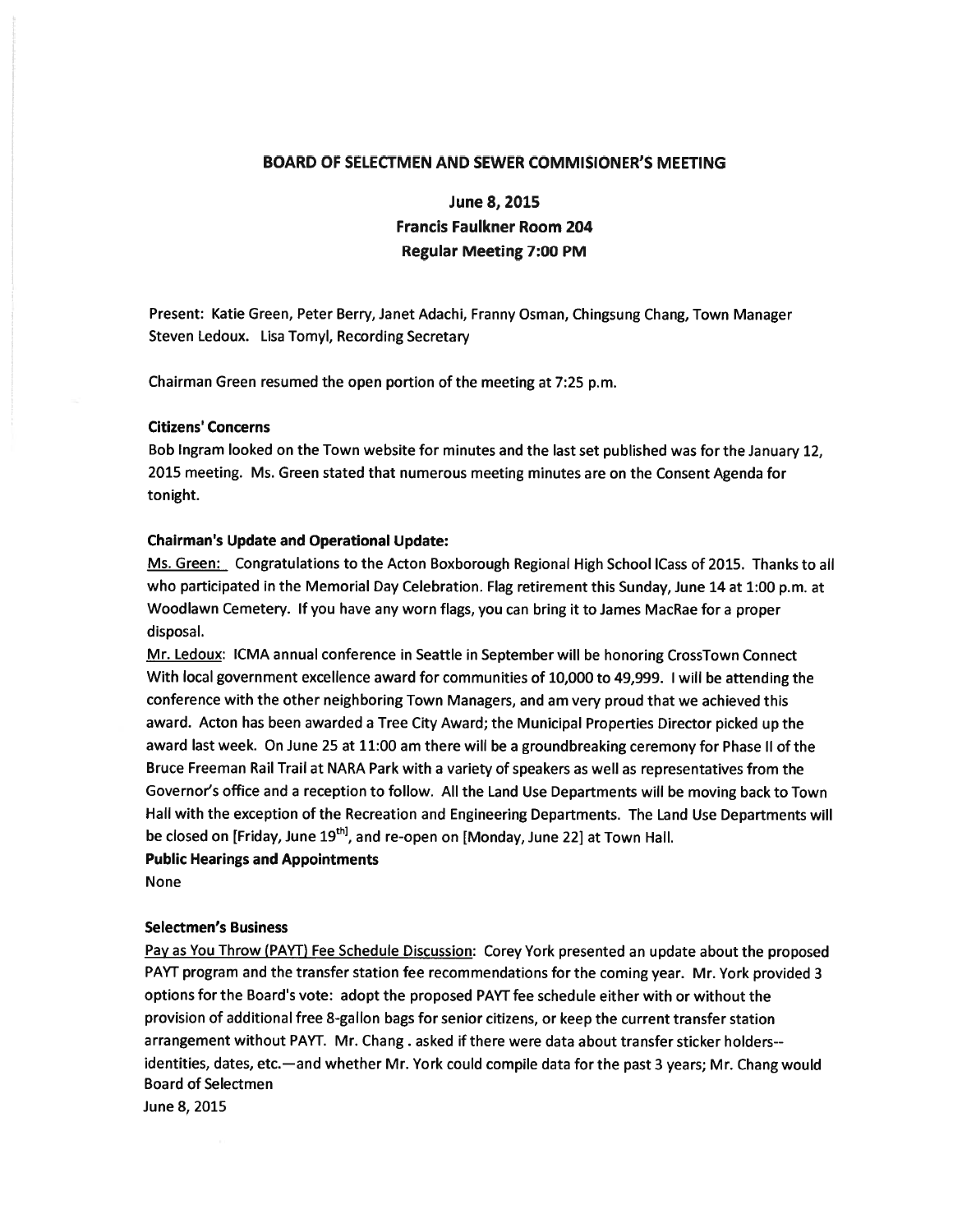like <sup>a</sup> survey of users at some point, would prefer to have more information before moving forward with PAYT. Ms. Osman would like to see data over time comparing private hauler customers and not just transfer station users and also comparing senior citizen users and non-senior citizen users . Mr. Berry would like coordination between the Community Services Coordinator and the Assessor's Office to identify seniors eligible tax relief who also should be considered for reduced transfer station fees. Ms. Adachi, who noted that Sudbury senior citizens like her mother did not ge<sup>t</sup> <sup>a</sup> discount under Sudbury's PAYT program, would like to see data about how PAYT permit prices have changed over time in PAYT communities.

Audience members offered comments supporting and opposing PAYT, including:

Patrick Bradley, 2 Torrington Lane — Expressed suppor<sup>t</sup> for recycling efforts.. but believed PAYT is going to increase costs for families who produce more trash.

Ken Henderson, Fort Pond Road, -Circulated <sup>a</sup> petition with over 300 signatures against instituting PAYT.

Steve Long, Church Street. — Supportive of PAYT, thanked the Board and Town Manager.

Ward Bein, Half Moon Hill —Believed there was not enoug<sup>h</sup> factual information regarding PAYT

Bob Ingram —asked if there had been <sup>a</sup> survey of transfer station users, Ms. Green explained that the vote at Town Meeting was <sup>a</sup> non-binding resolution, preceded by multiple public hearings regarding PAYT leading up to Town Meeting.

Bill Hart, Charter Road - Supported recycling, but opposed PAYT, said the presentation should include private hauler data.

One audience member suggested <sup>a</sup> pay-by-weight system instead of the volume-based PAYT. Mr. York noted that the Town could not just <sup>p</sup>lace <sup>a</sup> scale on top of the capped landfill, and the scale might require footings to suppor<sup>t</sup> it. But he was prepared to consider all options. Some Selectmen also would like the Town to explore weight-based options further.

Four Board members preferred one of the two PAYT options, and between those two options, the first option without the extra free bags for senior citizens; Mr. Chang preferred no change in the current arrangement. Ms. Adachi moved to approve PAYT option 1, Mr. Berry second, <sup>4</sup> Ayes, <sup>1</sup> Nay (Mr. Chang)

Discussion of the Charge for <sup>a</sup> Community Preservation Committee Standing Committee: Mr. Berry as the Board liaison to the CPC explained that the CPC would like to form <sup>a</sup> subcommittee to explore the possibility of raising the Community Preservation Act surcharge from the current 1.5% to 3%. The proposed membership would belO people, including representatives of ACHC, Finance Committee, Selectmen, etc., and <sup>2</sup> citizens at large appointed the by BOS by January <sup>1</sup> 2016. Ms. Adachi moved to appoint Mr. Berry as Selectmen representative, Mr. Chang seconded. All Ayes (5-0) Ms. Adachi moved to approve the Standing Committee charge, Ms. Osman seconded, All Ayes (5-0)

Board of Selectmen June 8, 2015